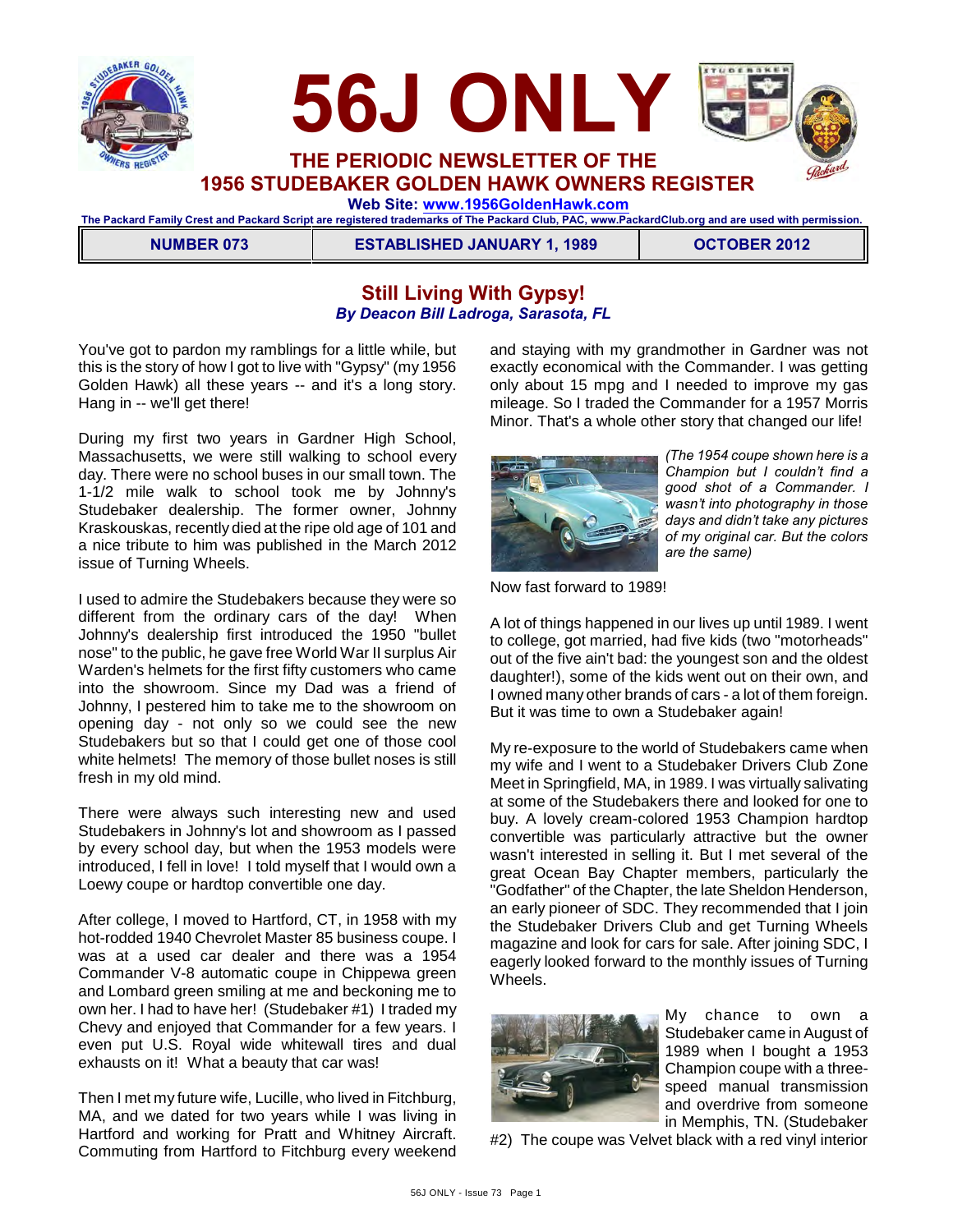and had only had 39,300 miles on it. It was shown in a zone meet picture in an early issue of *Turning Wheels*.



Assured by the owner that the car was roadworthy, my wife Lu and I flew to Memphis and drove the car back home to Massachusetts. We only had two problems on the way back through the

Smokey Mountains, a broken gas tank filler hose and a battery that died on the first morning we stayed overnight in a motel. The overdrive was also wired incorrectly and I had to come all the way home without it. But by then I was member of SDC and had a membership roster with us. I called a local SDC member in Ashville, NC, and he came to the motel and helped me find a hose at a local parts store and lent me his tools to install it. What a great organization of Studebaker owners!

We kept the 1953 Champion until 1996 and its sale helped finance the 56J purchase -- but I'm getting ahead of myself.

Another opportunity to own yet another Studebaker came in May 1993 with an ad in Turning Wheels for a lovely Azure blue and Wedgewood blue 1957 Studebaker President Classic S/N G7198421 with factory heavy duty suspension, power steering, Twin Traction and air conditioning. (Studebaker #3) Again, I had to have it!



A retired dentist in Alabama, Dr. Roland King, owned the President Classic. We flew to Birmingham from Boston, he picked us up at the airport, drove us to their home, took us out to dinner and made us stay overnight at their house

before we drove home after a home-made breakfast! Naturally we bought the car -- out of his collection of about four other Studebakers. The Classic was such a smooth boulevard driver. Eventually we had it repainted

and my wife and I made up a new more authentic interior with the help of New England Trim auto and boat upholstery shop in Shrewsbury, MA. I also had to replace the engine since it spun a bearing and ruined the crankshaft. We



installed a 1963 GT Hawk full-flow oil filter engine with a four-barrel WCFB carburetor and dual exhausts. For a big car, it would step right along and it handled well. We got a lot of trophies with it and enjoyed it until 1997 when we sold it to a gentleman in West Virginia. I later saw it for sale on the Volo Museum web site but don't know what happened to it after that. That's one I wish I hadn't sold, it was a great car! I wonder where it is now?

I guess that finally brings us to our 1956 Golden Hawk (56J) purchase! Phew!

I had to sell two lovely Studebakers, the 1953 and the 1957, and then begin the search for the Studebaker that I had been lusting for - a 56J. I had to sell them, because for a few months I owned three Studebakers at once: the 1953, 1957 and the 1956! I had trouble finding storage spaces for them. I watched for the monthly issues of Turning Wheels and finally in January 1995 there was an ad for a P5638 Mocha and Snowcap white automatic for sale in Colorado. (Studebaker #4) The car had a lot of miles on it but it had a rebuilt engine, rebuilt Ultramatic and power steering. It was a January 1956 South Bend car, S/N 6031654. The late Earl Bailey of Colorado Springs, CO, originally purchased it in Dodge City, KS. Bailey was a former member of the 56J Only Register. He eventually sold the 56J in 1991 to Chuck Stewart in Cañon City, CO, so Bailey owned the car for 35 years! I asked for a video of the car from Stewart before I finally bought it. It looked pretty good on tape so I made him an offer. But we weren't going to drive the car home from Colorado in the dead of winter so we had it shipped to Massachusetts via closed trailer! The only issue I had with the car was that it had a continental kit on it. It wasn't to my taste. Bailey's wife had the continental kit



installed by the dealer as an aftermarket item when they first bought the car. That was the first task I had when it finally arrived by carrier on February 6, 1995 - take the kit off. Here's a shot of it coming off the van and a shot of it now

as published in the featured cars of Old Cars Weekly web site



Bailey had been in the upholstery business and re-did the interior. It wasn't bad, but it wasn't factory authentic. The paint wasn't bad either, but I knew I had to have it re-done - especially after we met Frank

Ambrogio and saw his two 56Js. The P5637 Mocha and Doeskin combination was what I had to have! I also wanted the interior done right.



We met Frank and Anita Ambrogio in January of 1995 and were amazed at the time and effort he has put into the preservation of the marque. His work is a tour de force and he has helped so many 56J owners for so long! With a lot of help from Frank, patience on the part of my wife Lu, the talents of Wagner Bodyworld BMW-Mercedes-Benz body shop in Worcester, MA, an excellent auto interior upholsterer, New England Trim of Shrewsbury, MA, and René Harger of Phantom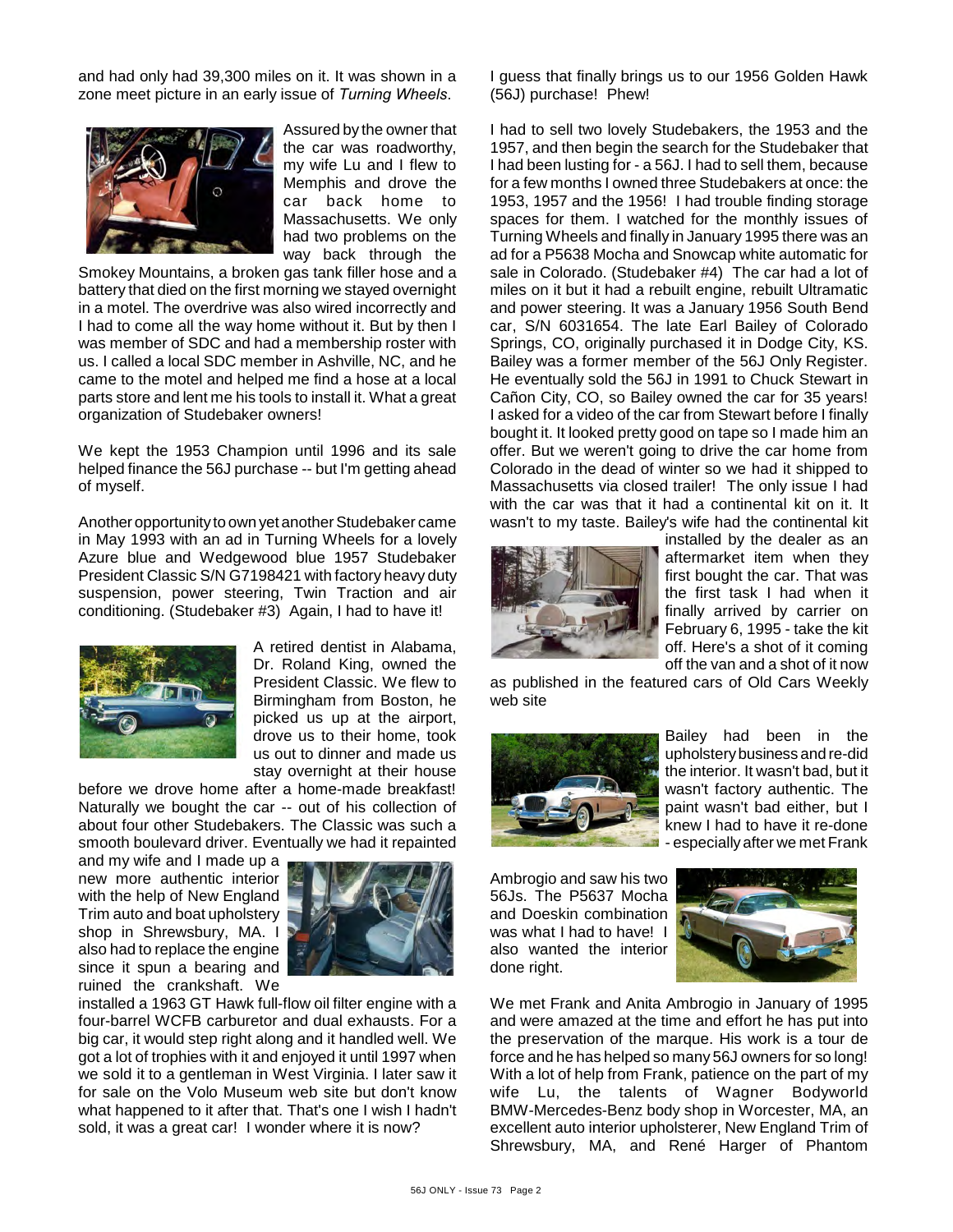Enterprises, (and lots and lots of money - I've spent our kids inheritance) we started the restoration of "Gypsy" (I call her that for reasons I'll explain later!)



In April of 1996 the restoration was started. The interior was purchased complete from Phantom but I decided on the P8443 RO 344 light and dark Rose Mist all vinyl interior. I know there's been some debate about this combination

having a black or Rose Mist dash pad cover, but I decided to go with the Rose Mist. I also had the car

painted at Wagner with the P5637 Mocha and Doeskin combination using Spies-Hecker paint with clear coating. It's held up extremely well for sixteen years. And while the exterior and interior colors and seat materials are not as-ordered from the factory, they're



done according to my taste and the way they could have been ordered. I suppose for some purists, that may an issue.

The restoration must have met with the approval of Studebaker judges because we drove the 56J back and forth to the Studebaker Drivers Club International Meet in South Bend, IN, from Massachusetts in 1997 and took a Junior First Place in Class with 388 out of 400 points. And - we got over 22 mpg with the big 352 cubic inch Packard engine and Ultramatic transmission!

We kept "Gypsy" in Massachusetts from 1995 to 1997. I received an early retirement from my job as a metallurgist in 1997 and we already had a condo in Sarasota, FL. We decided to bring the car to Florida in October of 1997 after the South Bend National. I drove the car from Massachusetts to Lorton, VA, where we put it on the AMTRAK AutoTrain. We then drove it from Sanford, FL to Sarasota where I enjoyed it until 2004 (and continued to put \$\$\$ into it!)



Our youngest son, Tom, (the other "motorhead" of the five children) really wanted to own the 56J. Since I wasn't driving it that much, I shipped it to him in Connecticut in 2004 and he kept it until 2008. When he found he wasn't driving it that much either.

particularly because of the New England winters, he shipped it back and I've had it in Florida ever since. And that's why I call her "Gypsy." For many years the original owner used to drive it back and forth from Colorado to Texas to visit relatives. It came from Colorado to Massachusetts, was in Central Massachusetts for a while, on Cape Cod where we summered, it went to Florida, was shipped to Connecticut for four years, came back to Florida in 2008, and has been here ever since.

As an aside, I also owned<br>a 1964 Studebaker a 1964 Studebaker Cruiser from 2000 to 2004. It was Studebaker #5 and my "commuter car." It also was a great road car. As soon as I bought it, I installed<br>aftermarket air a f t e r m a r k e t



conditioning from Classic Air in Tampa for the Florida weather. Painted P6417 Golden Sand metallic with an 845 BRC brown cloth interior, it was sold to a retired military officer in Sarasota who is still running it. It has a 289 cubic inch V-8 engine with a four-barrel carburetor, dual exhausts, power steering and an automatic transmission. I put a lot of money into that one too! (Another long \$\$\$ story.)

At this stage in my life Gypsy will probably be the last Studebaker I'll ever own. It's been fun to own this car for the past seventeen years, even though it's been a "money pit" and has helped support a lot of Studebaker parts vendors businesses throughout the years! 56J owner "Bondo Billy" Glass described his Ceramic green and Snowcap white car as the "Hawk from hell" because of everything he's had to invest in it - and I can identify with him! But on the other hand, few cars that I have owned (and I've had 36 in my lifetime) have given me as much pleasure and satisfaction as the 56J.

And I've met so many great people along the way. I know I'll leave out a lot of them, but they include Paul Desrosiers and Bob Munter of WCD Garage in Northboro, MA, the Studebaker experts who have done so much to preserve the marque; the late Sheldon Henderson who did so much for Studebaker owners in New England, and Dennis Jolicoeur and Howard Clayman of Ocean Bay Chapter, SDC; René Harger of Phantom Enterprises; Brent Hagen, Bill Cathcart, Dave Thibeault, Ed Reynolds, the Cades of Ocala, FL, and others who have provided us with the parts we need; Kevin Waltman of the packardinfo.com web site, Frank Ambrogio's counterpart in preserving the great Packard history, Scott Reid for his work on the 56onlygroup on Yahoo, and of course, Frank Ambrogio himself, who has been such an inspiration to me. Finally, thanks to the greatest fan I've got: my wife Lucille. She's put up with this Studebaker obsession of mine for all these years. Thanks, Lu!

In the end I guess that's what the hobby is all about - not just maintaining great cars with a proud history, but the people you meet along the way.

In spite of the investment we make in our hobby -- life is short -- drive what you enjoy the most.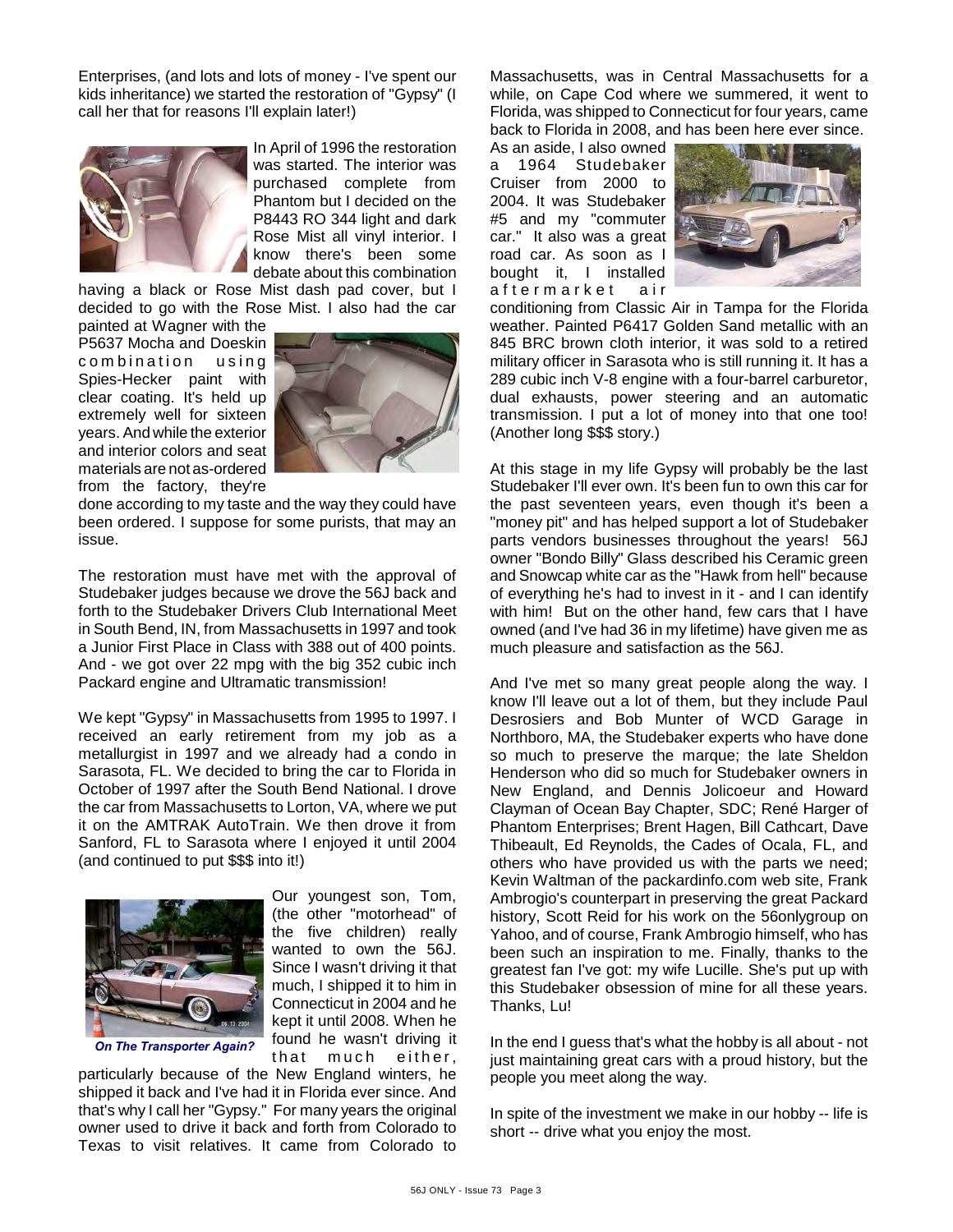## **Gas Tank Sending Unit** *From Frank Ambrogio*

Since day one of ownership of each of my 1956 Golden Hawks, I would notice the smell of gas fumes in the garage whenever I filled the tank and parked it before traveling at least 30 miles. It was obvious that the leak was at the fuel tank sending unit. I had the tank taken off each car at least twice during the first 10 years. Each time the tank was checked for leaks and deemed to be in good shape. The tank was then installed and a new gasket was put on at the sending unit.

Each time, the tank would continue to leak whenever I filled it and drove less than 30 miles before parking the car. For the next 15-20 years, I didn't fill the tank unless I was going on a longer trip, such as the State Meet, or the Daytona Turkey Run. Otherwise, I used 15 MPG as a guide, and after driving about 100+ miles I'd add an appropriate amount of gas, or roughly-8 gallons.

Then in late 2010 or early 2011, a discussion on the 56J Only Message Forum regarding gas sending units and tank leaks took place. Owner Bob Kapteyn reported that it was mandatory to replace the washers when the sending unit was removed and re-installed. I printed Bob's message in the October 2011 Issue 070 on Page 1 of 56J Only.

Bob Stated: *"There was a special washer used under screw head Studebaker part number 187763. This is a soft copper washer that would crush and seal the head of the screw. These are no longer available but I found a substitute in the Mc.Master Carr catalog #93781A011 (telephone # 630 833-0300). These have a nitrile rubber seal that stands up to gasoline."*

While having other work done on each car, I had the shop replace the gasket, with a new one obtained from Brent Hagen, and the washers from McMaster Carr. I am happy to report that neither car leaks anymore even after filling the tank and driving less than 10 miles. Brent Hagen informs me that he now stocks these washers.

## **How Many Are Left?** *1956 Golden Hawks Registered/Reported*

| 245 | <b>Registered Owners</b>                   |  |
|-----|--------------------------------------------|--|
| 294 | Cars Registered By Owners                  |  |
| 299 | *Cars Reported - Not Registered by Owner   |  |
|     | <b>Total Cars Registered plus Reported</b> |  |
| 593 |                                            |  |
|     | 35 Additional Cars Reported as Scrapped    |  |

# **2012 Dinner In South Bend**

Tippecanoe Place was the setting for our 56J dinner in South Bend. Jim Bella posted a sign-up sheet at meet hotel registration area. We had a great turnout of 53 people and once again, Brenda Markin took care of us in the fashion to which we've become accustom.

Thanks to Brenda and Jim, our South Bend dinners have been easy to plan. I wish I could say the same for other locations.

I spotted seven 56Js at the meet owned by Tom Aylward, Roy Pearson, Andre Betit, Joe Hall, Ron Johnson, Rick Phillips, and Larry Michael.

## **Mail Bonding**

**If you need help or can offer advice, share it with other owners. (Edited as required.)**



#### J**an Dyke May 22, 2012**

We just returned from 1000miglia.We were the last car admitted (no 384) in the race. Unfortunately we did not make it till the end. On the second day on the way to Rome we lost our brakes and had to abandon. Maybe better next year or something for Leo Shiegle who also applied but was not accepted this year ? Frankly I have to confess that 1000miglia is not really made for a GH 56.The car is too long for the winding, narrow and climbing roads and the automatic gearbox does not allow you to brake on the engine. The brakes get then rapidly warm with a risk(as we experienced) of fall out.

There were almost no American cars in the race since only a few are eligible. We saw a Ford Thunderbird, a Lincoln Capri and a few older Fords but that is all.(look at www.1000miglia.eu to see all the participants) Anyway an experience to remember: seen that, been there, done that !!!

## **Richard Atkinson May 28, 2012**

This is just a quick note and an update on the car:



As you can see, the car is now with me. I took these photos last Wednesday evening, 6:30pm. The first photo was taken where I work. We had a client, who's company is a design agency and they work closely with a number of motor sport /

automotive clients. As it was the first time that they came to visit us, I thought it would be a nice touch to take the car to work. Everyone, bar none (especially the women) - "Oh" and "ah" at the car and don't stop coo'ing at it either... guess Studebaker did a good job after all..!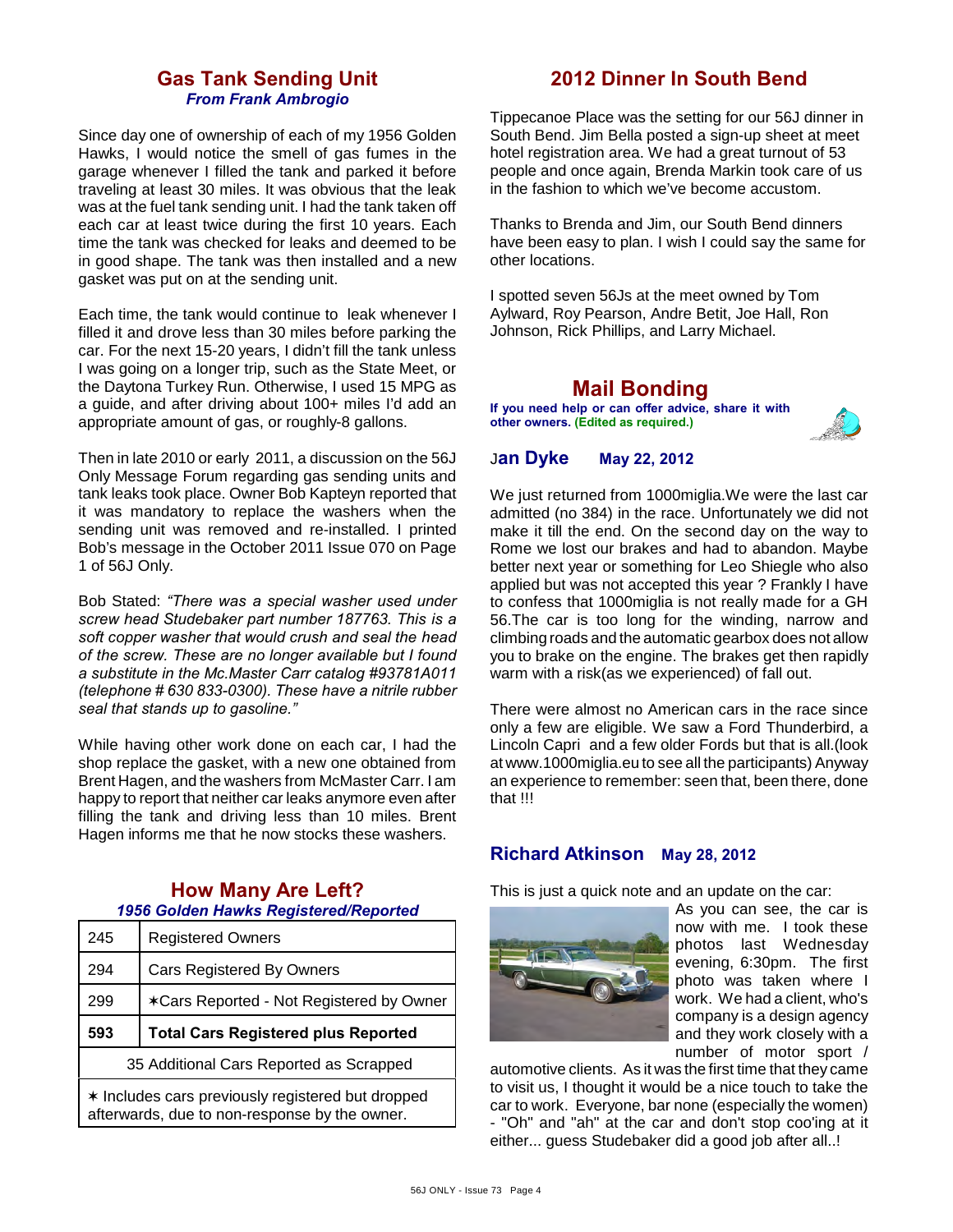When I collected the car, I had my son Rhys with me.... now no longer a little boy of 4 or 5 years old, but a young lad of 14 years. When we set off, I didn't tell him where we were going or what we were doing. other than it was a day-trip... and a surprise. Needless to write, Rhys was totally amazed.. and although we drove back home through driving rain, sleet and the odd bit of sunshine, he couldn't stop his grinning smile the whole trip back home.

April was a total wash-out in the UK.. the wettest month on record... and it seemed like the field opposite where I now live would burst the banks. Fortunately, it didn't!

Last week was the first time I had the car out of the garage... and even then it was contingent that the rain would stay away! As we're about to hit June.. and therefore, Wimbledon (tennis tournament) will start - its bound to rain for two weeks again.. it always does.

There is a specialist car magazine, American Classic, that wishes to do a feature on the car, so its probably time for me to contact them for a summer shoot, hopefully!

I will send you more photos when I get a little bit more time to get the camera out. In the meantime, I hope the attached will placate you for now... ha ha ha!

There are still several jobs that I need to a start on... but for now... she's not too bad

#### **Croft Carlsen July 9, 2012**



I have installed a power booster for my brakes and am having problems with the switch keeping the brake lights on while the car is running. The brake lights will not go out until I switch the engine off and there is about a 1 to 2 minute delay. Brent

Hagen told me that you have installed a mechanical switch on your car and suggested I enquire as to where you sourced it. Can you advise? Also, I have attached a picture of my car just before I took it in a Canada Day Parade and a picture of the power booster installed.

#### **Charles Harrison August 6, 2012**

I was at the dinner and appreciate your arranging it and all you do for the 56J owners. I got to know the people at my table a bit better and can now put some names with some faces. If I can make a suggestion for future such meetings, it would be really nice if someone would say something and/or encourage people at other tables to stand and introduce themselves to everyone in the room so we could put names and faces to those not at our table. It is hard to intrude on conversations at other

tables of complete strangers(and say "who are you") and I feel certain some others may share those sentiments. People who already know each other tend to cluster together and not make much effort to meet strangers unless they are at the same table. I would have liked to know who Brent Hagen was, but I left not knowing! Thanks again and I hope to see you at another such dinner soon

# **Here We Grow Again**

*Since the newsletter is now posted on the web site, we will no longer print addresses and phone numbers. If you move, please remember me when you send your change of address information.*

| 592 Dennis Foust  | SN 6030990                                 |
|-------------------|--------------------------------------------|
| Spring Mills PA   | Prev Owner Ellen Boboltz                   |
|                   |                                            |
| 593 Brian Buckley | SN 6800570                                 |
| 222 CA            | <b>Prev Owner Charles Adams</b>            |
|                   | (A few weeks Later sold to George Vranich) |

*NOTICE: In lieu of dues, and to help keep my records correct, registration forms are mailed to owners who haven't been heard from for several years. If you receive one, complete and mail it at once or you will be dropped from the mailing list.*

# **Administrative "Assistance"**

**NOTE: Special notes and recurring items.**

°**EMAIL CLUTTER**: **I easily get 100s of messages a day, most of which are useless and interfere with the more important items. Please do not send forwarded mail to me. I just can't read it all. This includes anything not 56J related, especially jokes, E-cards, political and religious messages. Believe me, if you send it, I'll get it from 10 others also. Far too much aggravation for me!!!**

**56JONLY Message Forum** Started by owner Scott Reid in July, 2002. A method for owners and fans to exchange ideas. Go to our web site and click on *56JONLY Message Forum*. Then follow the instructions to sign in or join.

**NOTICE:** *If you want to contact me, or to include something in the newsletter, you must send it to me directly. You can do so through the 56SGHOR web site. NEVER write me at the Yahoo address.*

**56J ONLY, Electronic Version** The "E" version of the newsletter is in color, and undamaged in transit. If you would like to receive the newsletter electronically, *and save me a buck*, just let me know and send your Email address. I will send you a notice whenever the latest version is posted on the web site. You can read it, download it, and/or print it at your leisure. If you are not able to view it on the web site, let me know and I'll send it as an attachment.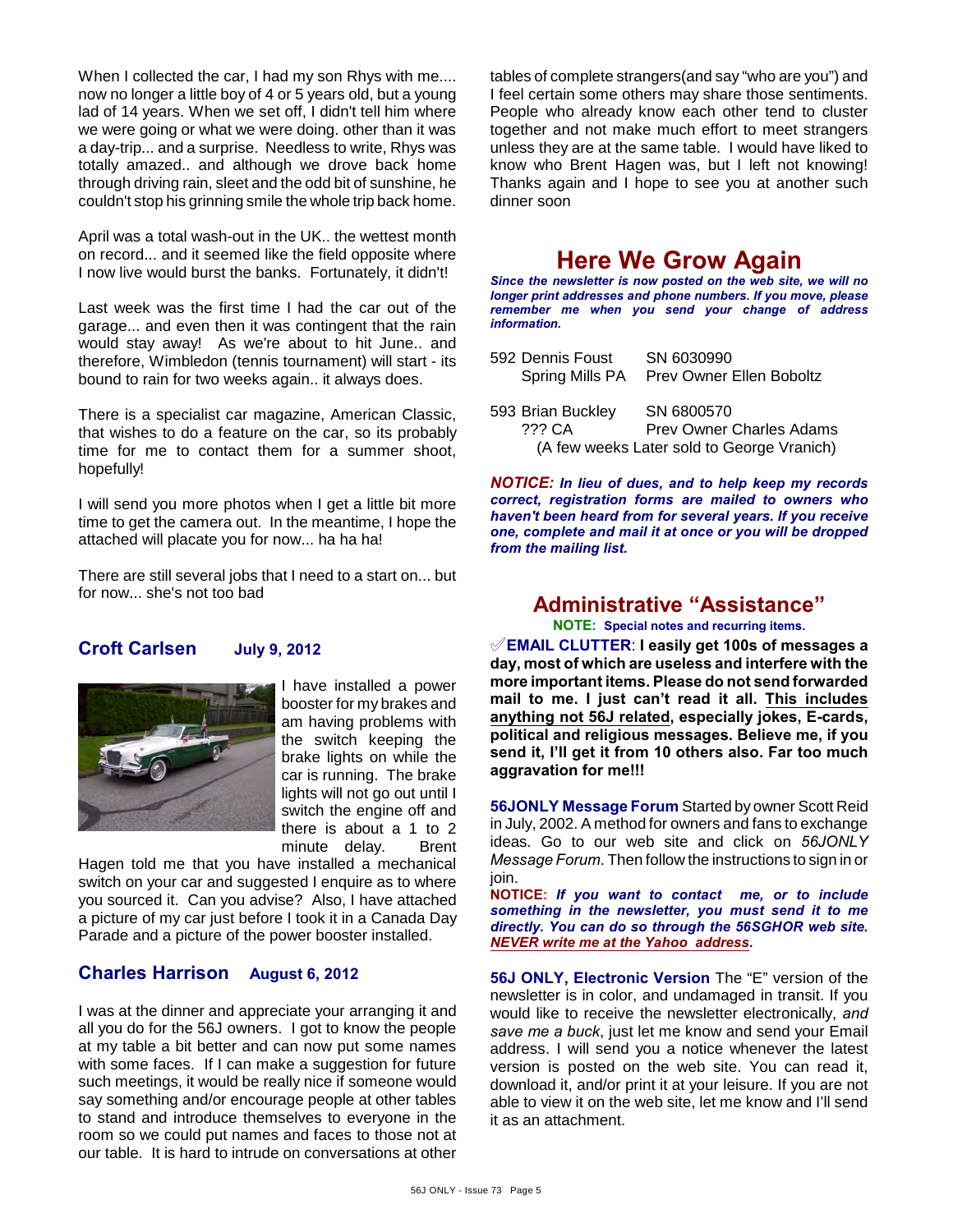Anyone with an Email address on file with me, will automatically receive the newsletter electronically. **Please let me know if you prefer to receive it by mail**. The mangling, ripping, and stains are free.

# *Wheel Estate*

**Due to our infrequent printing schedule, many ads may be quite old. Please let me know if the transaction has been completed. Notice: All prices indicated in the want ads are subject to change. ALWAYS check with the person or vendor for the latest information on pricing, shipping and availability. Cars**

**For sale:** 1956 Golden Hawk body number 96. Early mocha/doeskin paint. Driving and enjoying condition. Call Gary at 503-269-5513 [mocha56j@centurylink.net](mailto:mocha56j@centurylink.net). Needs a new home that will drive her more! \$25,000 obo! (09-2012)

**For sale:** 1956 Golden Hawk. We have been on the 1000miglia in Italy in May. Hereby enclosed some pictures of the car over there and the history record I introduced with the organisation in order to get accepted as participant. However, I regret that I decided to sell the car. That has nothing to do with any dislike of it but is a pure practical constraint. I recently bought some other cars and do not have enough room in my garage left. This might be an opportunity for one of our members. My car is an entrance ticket for 1000miglia now that it has already participated once. Moreover it is in very good shape. I payed it 40.000 USD in USA.Transport and import in Europe was 13.000 USD.Final tuning and restoration in Belgium 17.000 USD. The car has costed me thus 70.000 USD but I know I will never get that amount anymore from a buyer. I would set my price on 55.000 USD if I can make a quick deal. Jan Dyck  $\leq$ jd@dyck.be> (09-2012)

## **Other**

**For sale:** 56J Parts: Please visit my web site http://www.1956goldenhawk.com/hagen/ NOS 56J Autolite Distributor (complete)- \$275 ea Hawk Frame Gussets (also referred to as Fish Plates) for repairing small cracks as well as frame crack prevention in the weak area of the frame where the main front crossmember meets the frame rail around the front coil spring pockets \$15ea \$25/pr. New Bendix Hydrovac mounting Brackets \$75/set, Hawk under dash tissue dispenser mounting bracket \$30, Upper & Lower Radiator Hoses \$20/ea, Fan & PS Belts \$10/ea, S/S "Check-Mark" mounting brackets \$15/pr, Complete Speedometer Cable (w/Ultra) or 3s.p.d.) \$60, Ultramatic Front Seal \$20, Rear Seal \$20, Pilot Bearing \$25, Wheel Cylinders \$35/ea, Brake M/C \$60, Inner Fin mouldings (C-Chrome w/mounting clips) \$75/pr, Sparkplug Wire Bracket Rubber Grommets \$2/ea 56J Tune-up parts: Premium quality solid core custom 56J & Packard engine spark plug wire sets. Please specify wire bracket typeearly finger-type or later grommet-type, and single or

dual carburetors. Cost is \$56 + \$10 shipping. Points \$6, Rotor \$10, Condenser \$7, nors Dist. Caps \$10 brass \$15 copper, Spark Plugs \$15 (set of 8), Carburetor repair kits \$40 . Many NOS parts, including: Eng. Dip Stick, Dip Stick Tube, Tie Rod Ends, Hood Spring Set \$34, 1956-58 Hawk window regulators (nos and used), Packard Exhaust gasket set/\$25, 56 Hawk trunk lock housing \$75, 56 Hawk front fender spears \$85ea/\$165pr, 56 Hawk Inst lite switch \$35, Climatizer switch \$30, 56-64 Hawk RF fender ext \$35, 12 Volt Sparton Low tone horn \$85 Many More Available! Rebuilt parts: 56J Starters \$225 & 56J Generators \$175 (exchange). Hood Latches \$60, Gauges: Water Temp \$65, Fuel \$75, Oil & Amps \$55. **ALSO**: Rebuilt Packard water pumps for sale \$95, plus \$11.00 for shipping, (your core is appreciated). **ALSO**: Rebuilt 56J Carter fuel pumps \$95 (\$75 Core charge), Fuel Pump Rebuild Kits \$50 ALSO: Tachometers & Tachometer Sending Units: I can repair most of these I also rebuild sending unit to tachometer interconnect cables. ALSO: Transmission Puke kit-II: Stop that fluid from belching out the dip stick tube on start up. \$5 ppd New Radio Dial Glass for 1956 and 1957

Studebaker Delco radios, including 56J's. Accurate reproduction dial glass, just like the original,  $$25 + $4$ shipping. Many 56J good used Parts available, reasonable prices! **Prices subject to change**. **Contact: Brent Hagen, 6220 SE 55th Ave., Portland, OR 97206-6800.** [ghawk352@effectnet.com](mailto:ghawk352@effectnet.com) or Tel: 971-219-9687. (05-2012)

**Air conditioning** for 1955-56 V-8 Packard engine in



whichever car it is in. You will need the third pulley and bolt for the crankshaft to drive the compressor. Modern, dependable, serviceable equipment starts with the Sanden compressor, 100-AMP alternator to keep your battery

charged, and the electric cooling fan. **AC pulley and bolt** \$300.00, **Bracket Kit** for alternator & compressor including offset oil fill tube and all hardware, NAPA numbers for belts, etc. \$350.. Includes shipping and handling.

#### **ALSO**

**Ultra400 Automatic Transmission Conversion** for your

1956 Golden Hawk. Enjoy the difference and confidence. No puking overflow. More power to the wheels. For more information: Jack Nordstrom, 4975 IH-35 South, New Braunfels TX 78132, Tel 800- 775-7077. (11-2011)



**For sale:** 1956 Hawk Taillight Lenses #1312681 reproduction, excellent quality. 1540137 Wiper Switch Reproduction. 1540135 Headlamp switch reproduction. Other parts as well at http://www.StudebakerParts.com Chuck Collins, 2410 W. Freeway Ln., Phoenix AZ 85021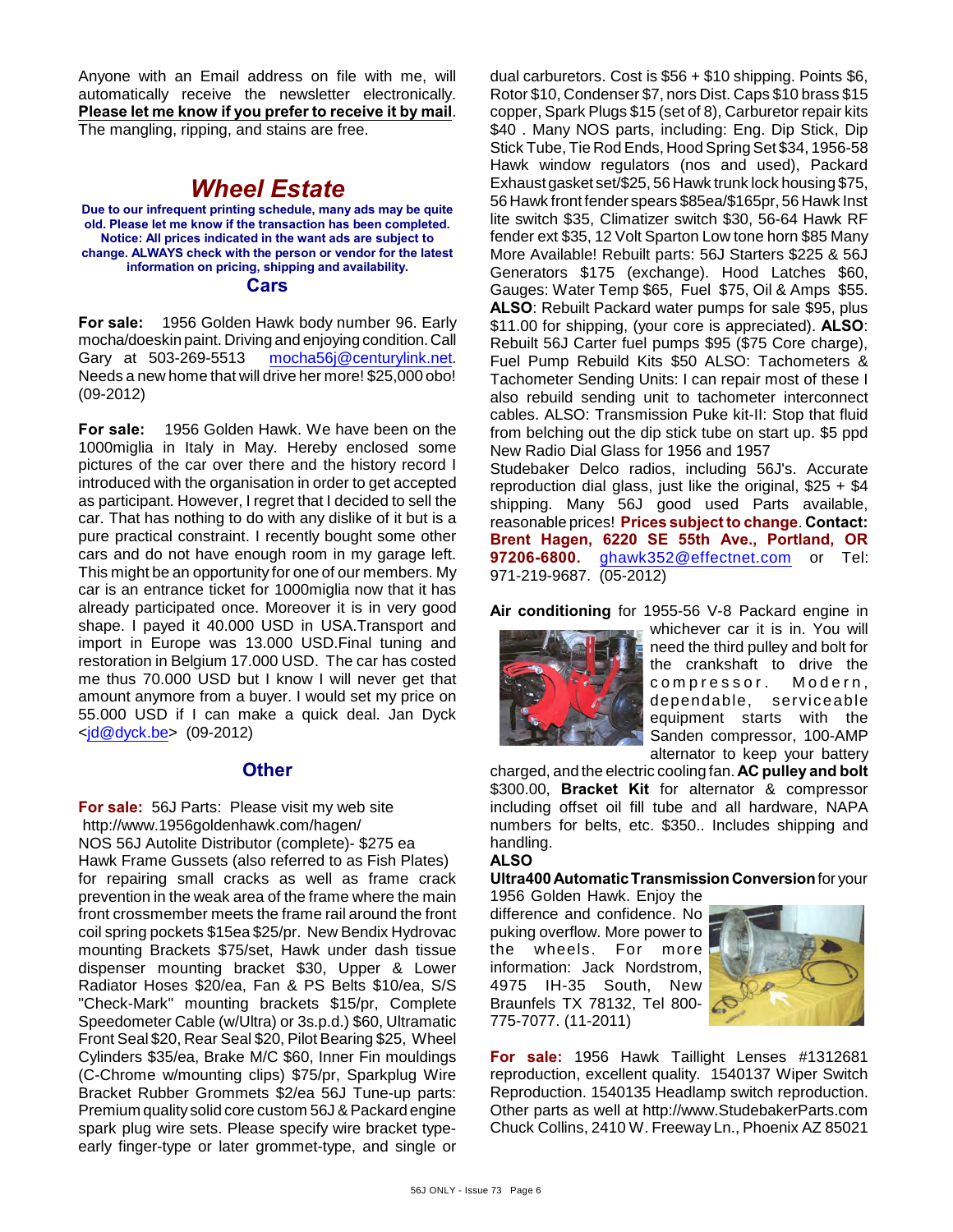or 602-995-5311, e-mail chuck@studebakerparts.com (11-2011)

**For sale:** Set of near perfect fins. I restored 2 56J's using three cars. The third car was junked due to frame and body issues but it did have good fins and stainless (no usable check marks) and other parts. The fins were carefully restored, primed and ready to install. Will consider offers but shipping might be costly because of size and packing requirements. I will deliver parts free to York. [renda1007@yahoo.com](mailto:renda1007@yahoo.com) (11-2011)

**For sale:** Many used 56 J Parts, Hawk doors and rear quarters, Packard V-8s, 3spd overdrive setups, Power steering pumps. Call for needs. Many Studebaker Parts Available. K Body Window Flipper Restoration Services, Stainless steel straightening, polishing. Very Good 56 Golden Hawk Hood. Dwayne Jacobson, 2620 Lake View Drive, Junction City, WI 54443. email studebaker56j@mac.com Phone 715-572-7292. (11-2011)

**Ultramatic Transmission Shift Indicator**. Die-cast Metal, with a clear casting, and indented letters pre-painted from the rear. Bill Glass, 18



 $$40.00 + S/H$ 

Lorenz Dr, Valhalla NY 10595. 914-761-5788 or [BondoBill1@aol.com](mailto:BondoBill1@aol.com) (11-2011)

**Adhesive Vinyl Inserts,** for 1956-1961 Studebakers with wheel cover (AC 2799). Enough to apply to 4 hubcaps, with spare inserts. Directions included \$27.50, includes



shipping in continental U.S. Right Impression, 319 S Chestnut St, Kimball, NE 69145, Phone or Fax: 308- 235-3386 [rimpres@earthlink.net](mailto:rimpres@earthlink.net) (11-2011)

**For sale:** New, reproduction Fuel Tank Sending Units are available from KM Lifestyle, 12 Jacques Street Worcester, MA, 01603. Call (508)792-9500 Monday - Friday 9AM - 5PM (EST) for prices or visit their web site which is located at: http://www.mykmlifestyle.com/ (11-2011)



**For sale:** Packard V8 engines built to your specifications. I have a completely rebuilt 352" long block in stock for \$2995.

#### **ALSO**

Just found a stash of 1998 manufacture NOS Packard V8 hydraulic valve lifters. These were made by Johnson, a major OEM supplier, before they went out of business. To get enough for my use, I had to buy two cases, 234 units. Will sell them to my '56J friends for \$10.00 each. For comparison, most major Packard suppliers are asking \$14-16 each. Cam Retainer Plate and Spacer - The factory engineers redesigned the oiling system to ameliorate the lifter clatter problems. The second-design cam retainer plate and spacer has been remanufactured in A2 tool steel and is now available. Don't rebuild your

Packard V8 without it. - \$75. Oldsmobile V8 Oil Pump Conversion Kit - \$210, Oldsmobile V8 Standard Duty Oil Pump and Pickup - \$100, Oldsmobile V8 High Volume Oil Pump and Pickup - \$150. Packard Engineering Oil Pump Relief Valve Dump Tube - \$25. Re-Manufactured Packard Oil Pump – Vacuum Pump replaced by a  $\frac{1}{2}$ " cast iron bottom plate and triple the bearing area - \$350 and exchange of your pump. Neoprene Rear Main Seal - \$25. Reinforced Front Balance Damper and Neoprene Seal - \$100 and exchange of your damper. Rebuilt Water Pumps with improved seal and bearing. - \$100 and exchange of your pump.

Send cashier's check, money order or PayPal to Jack Vines, 3227 E. 28th Avenue, Spokane, WA 99223 [PackardV8@comcast.net](mailto:PackardV8@comcast.net) Packard V8 Limited. 509-535-8610. (11-2011)

For sale: NOS V/8 oil pumps A combination of NOS





output side of old style pump output side of new pump (6492430) (440662)



and newly machined parts to make up a late oil pump. Does not include a bottom plate. **\$349.00 + 15.00 shipping** Roscoe Stelford 15N119 Reinking Rd Hampshire, IL 60140 Tel: 847-464-5119 Email: [Stelfordsinc@aol.com](mailto:Stelfordsinc@aol.com) (09-2011)

1956 Sky Hawk and Golden Hawk headliner trim bows. One set consisting of 3 pieces with ends tapered. \$89.95 per set (includes shipping). Contact Myron McDonald at 417-678-4466 or cell 417-229-2603 (05-2010)

**Recast Steering Wheel PN 1540647,** white, 17", just like the original. Contact us for price. Shrock Body Shop, 3999 Tyrone Pike, Coalport PA 16627. (05-2004) [www.shrockbrothers.com/steering\\_wheels.html](http://www.shrockbrothers.com/steering_wheels.html)

| <b>THE STUDEBARER</b><br>GOLDEN HAWK<br><b>BERTHER</b> |        |
|--------------------------------------------------------|--------|
|                                                        |        |
|                                                        |        |
|                                                        | $\sim$ |
|                                                        |        |
|                                                        |        |

**AC-2799 reproduction Spoke Type hubcaps**. \$500.00 per set plus shipping. **1956 Golden Hawk Window Price Sticker** The design is based upon the general design of stickers which were actually done during the

period 1959 thru 1966. Send \$40 along with your car's serial number and options/accessories which were originally on your car (a copy of the production order would be very helpful.) If your car has been repainted and options/accessories added or deleted and you want the sticker to reflect the car as it is now just include the information. I have all of the prices. Telephone 708-479-2658 or Richard Quinn 20026 Wolf Rd. Mokena, IL 60448. [rtq11@aol.com](mailto:rtq11@aol.com) (10-2002)